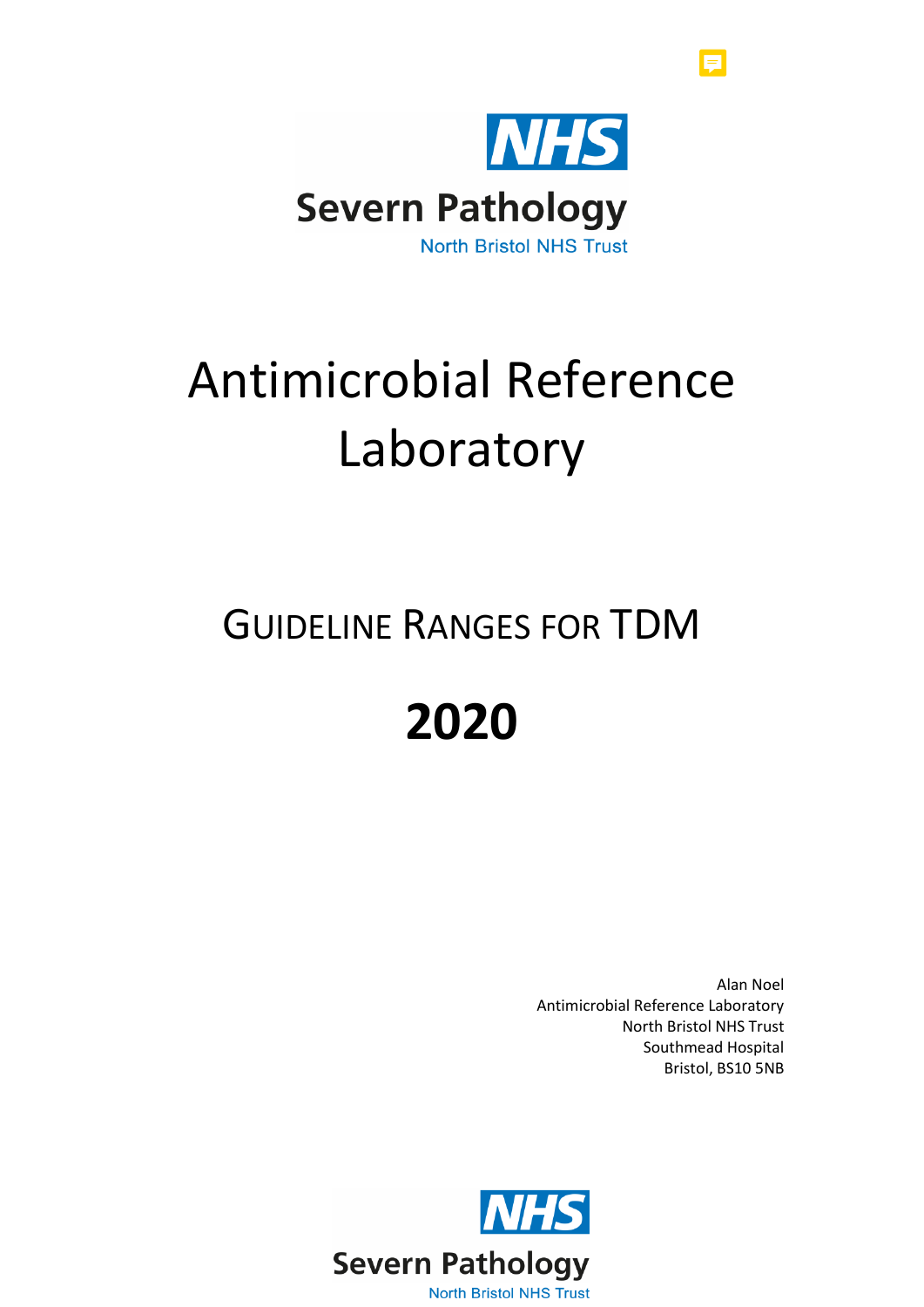

| <b>Agent</b>                                           | <b>Risk group</b>                                                                                    | <b>Expected levels</b><br>(Guide-lines)<br>(mg/L)                                                                                        | Re-assay<br>interval*<br>(days) |
|--------------------------------------------------------|------------------------------------------------------------------------------------------------------|------------------------------------------------------------------------------------------------------------------------------------------|---------------------------------|
| Aminoglycosides                                        |                                                                                                      |                                                                                                                                          |                                 |
| Gentamicin<br>Tobramycin<br>(Once-daily) <sup>a</sup>  | All patients on 2nd-<br>4th dose; earlier if<br>changing renal<br>function or other risk<br>factors. | Pre <1 $mg/L$<br>Post >10 mg/L<br>or<br>8 h post (4.5 mg/kg) 1.5-6 mg/L<br>or follow Hartford nomogram<br>(but note this is for 7 mg/kg) | $6 - 8$                         |
| Gentamicin<br>(Once-daily 5<br>mg/kg) <sup>b</sup>     | Neonatal sepsis                                                                                      | Pre < 2mg/L BUT <1 mg/L after 3rd<br>dose<br>Post >8mg/L                                                                                 |                                 |
| Gentamicin<br>Tobramycin<br>(BD or TDS) <sup>c-d</sup> | All patients on 2nd-<br>4th dose; earlier if<br>changing renal<br>function or other risk<br>factors. | Gm- pneumonia<br>Pre $<$ 2 mg/L<br>Post >7 mg/L<br>Infective endocarditis (IE)<br>Pre $<$ 1 mg/L<br>Post 3-5 mg/L                        | $3 - 7$                         |
| Amikacin<br>(Once-daily) <sup>a,f</sup>                |                                                                                                      | Pre <5 mg/L<br>Post 40-45 <sup>+</sup> mg/L                                                                                              | $6 - 8$                         |
| Amikacin (BD or<br>$TDS$ <sup>c</sup>                  |                                                                                                      | Pre <10 $mg/L$<br>Post 20-30 mg/L                                                                                                        | $3 - 7$                         |
| Streptomycin<br>$(7.5 \text{ mg/kg BD})^{d-e}$         | All patients after 2nd-<br>4th dose.<br>* Accuming initial rocults are within the expected range     | Infective endocarditis<br>Pre $<$ 3.0 mg/L<br>Post 10-25 mg/L                                                                            | $7 - 28$                        |

Assuming initial results are within the expected range

<sup>a</sup>Nicolau et al. 1995. Antimicrobial Agents & Chemotherapy 39:650-655.

<sup>b</sup>NICE Clinical Guideline 149, 2012.

 $\mathrm{c}$ British National Formulary, Edition 67. 2014 section 5.1.4.

d Elliott et al. 2004. Journal of Antimicrobial Chemotherapy 54: 971-81.

<sup>e</sup>Note: these are different to the AHA Scientific Statement ranges. Baddour et al. 2015. Circulation 132:1435-86.

<sup>f</sup>Jenkins et all. 2016. Journal of Antimicrobial Chemotherapy 71: 2754-59. <sup>†</sup> Guideline levels not available; these are levels that are routinely seen.

#### **Antimicrobial Reference Laboratory** –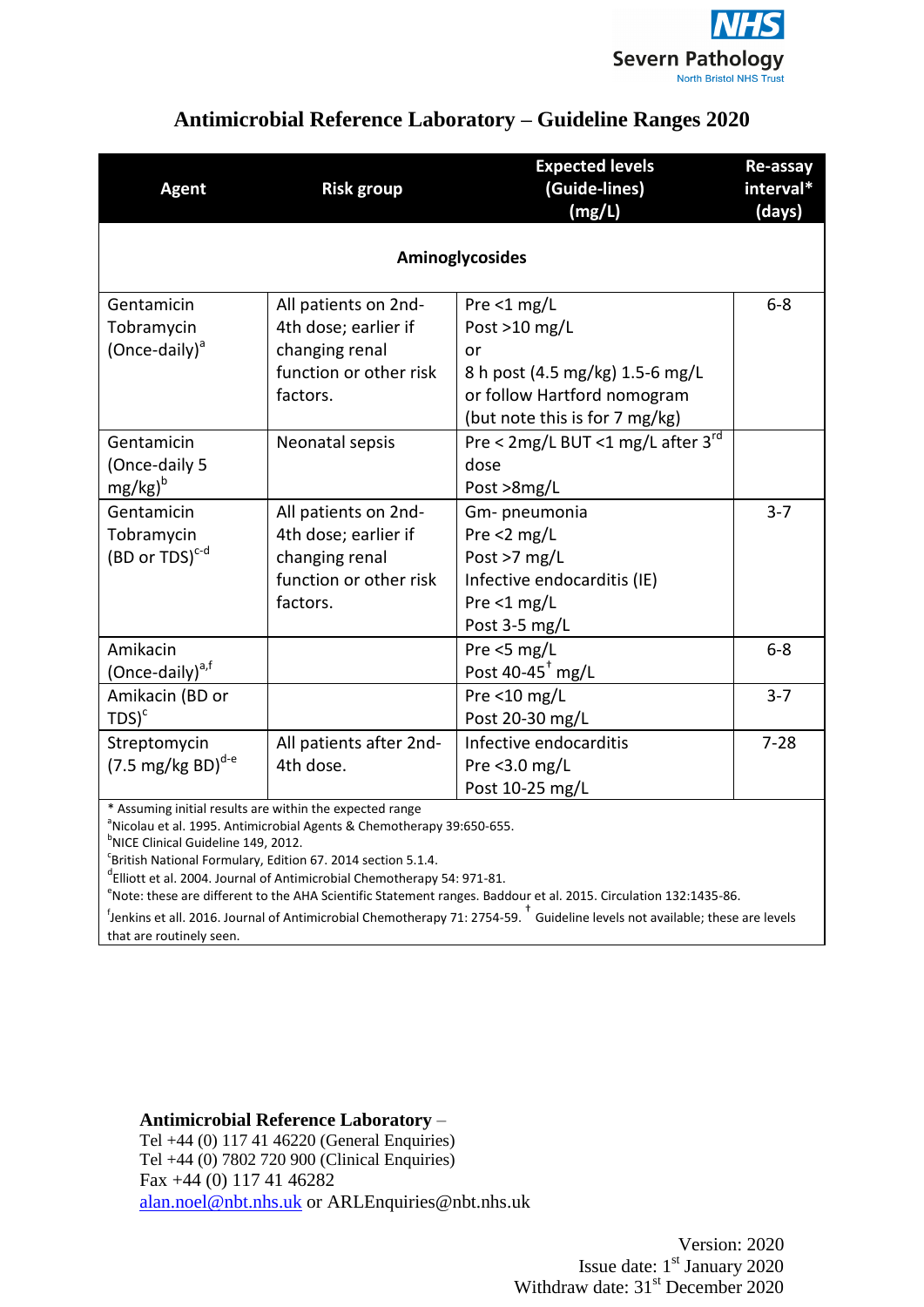

| <b>Agent</b>                                                                                                                                                                                                                                                                                                                                                                                                                                                                                                                                                                                                                                                                                                                                                                                                                                                                                                                                                                                                                                                                                                                                                                                                                  | <b>Risk group</b>                                                                                                                                 | <b>Expected levels</b><br>(Guide-lines)<br>(mg/L)                                                                                            | <b>Re-assay</b><br>interval*<br>(days) |  |
|-------------------------------------------------------------------------------------------------------------------------------------------------------------------------------------------------------------------------------------------------------------------------------------------------------------------------------------------------------------------------------------------------------------------------------------------------------------------------------------------------------------------------------------------------------------------------------------------------------------------------------------------------------------------------------------------------------------------------------------------------------------------------------------------------------------------------------------------------------------------------------------------------------------------------------------------------------------------------------------------------------------------------------------------------------------------------------------------------------------------------------------------------------------------------------------------------------------------------------|---------------------------------------------------------------------------------------------------------------------------------------------------|----------------------------------------------------------------------------------------------------------------------------------------------|----------------------------------------|--|
| Glycopeptides/Lipopeptides/Oxazolidinones                                                                                                                                                                                                                                                                                                                                                                                                                                                                                                                                                                                                                                                                                                                                                                                                                                                                                                                                                                                                                                                                                                                                                                                     |                                                                                                                                                   |                                                                                                                                              |                                        |  |
| Vancomycin <sup>a-d</sup>                                                                                                                                                                                                                                                                                                                                                                                                                                                                                                                                                                                                                                                                                                                                                                                                                                                                                                                                                                                                                                                                                                                                                                                                     | All patients on >2-4 days therapy.<br>Patients receiving other<br>nephrotoxic drugs.<br>Assay at 2nd-4th dose.                                    | Pre dose 10-15 mg/L but<br>15-20 mg/L in complicated<br>infection<br><b>OR</b><br>Steady state during<br>continuous infusion 15-25<br>mg/L   | $6 - 8$                                |  |
| Teicoplanine-f                                                                                                                                                                                                                                                                                                                                                                                                                                                                                                                                                                                                                                                                                                                                                                                                                                                                                                                                                                                                                                                                                                                                                                                                                | Staph. aureus<br>a) Skin and soft tissue infection<br>b) Bone and Joint infection<br>d) Infective endocarditis<br>e) OPAT on 25 mg/kg 3x per week | Pre 15-30 but <60 mg/L<br>Pre 20-40 but <60 mg/L<br>Pre 30-40 but <60 mg/L<br>Pre 20-30 mg/L                                                 | $6 - 8$                                |  |
| Daptomycin <sup>g</sup>                                                                                                                                                                                                                                                                                                                                                                                                                                                                                                                                                                                                                                                                                                                                                                                                                                                                                                                                                                                                                                                                                                                                                                                                       | Patients with CPK elevation, high<br>dose therapy (>6 mg/kg) or renal<br>impairment                                                               | Pre dose 5-20 mg/L or<br>Pre dose 10-20mg/L in<br>severe sepsis<br>Pre dose levels >20 mg/L<br>associated with increased<br>risk of toxicity | $6 - 8$                                |  |
| Linezolid<br>$(600mg BD)^{h-i}$                                                                                                                                                                                                                                                                                                                                                                                                                                                                                                                                                                                                                                                                                                                                                                                                                                                                                                                                                                                                                                                                                                                                                                                               | Patients on long-term therapy<br>(>28d) or if on agents with<br>potential drug interactions                                                       | Pre $2-8$ mg/L<br>Post 12-26 mg/L                                                                                                            | $8 - 16$                               |  |
| Assuming initial results are within the expected range<br><sup>a</sup> Jeffres et al. 2006. Chest 130: 947-55. Lodise et al. 2008. Antimicrobial Agents & Chemotherapy 52: 1330-1336.<br><sup>b</sup> British National Formulary. 2008. Number 55. Rybak et al. 2009. Am J Health-Syst Pharm. 66:82–98.<br><sup>c</sup> Ingram et al. 2008. Journal of Antimicrobial Chemotherapy 62: 168-171.<br><sup>d</sup> Wysocki et al, 2001. Antimicrobial Agents and Chemotherapy 45: 2460-2467.<br>eTeicoplanin: Summary of Product Characteristics. 2013. European Medicines Agency. Assessment report: Targocid and<br>associated names. 2014. EMEA/H/A-30/1301. European Medicines Agency.<br><sup>T</sup> Lamont et al, 2009. Journal of Antimicrobial Chemotherapy 64: 181-187.<br><sup>8</sup> Bhavnani et al. 2010. Clinical Infectious Diseases 50: 1568-74. Falcone et al. 2013. J. Infection Chemotherapy 19:732-9,<br>DiPaolo et al. 2013. Int J. Antimicrobial Agents 42 :250-5, Falcone et al. 2013. CID 57 :1568-76, Reiber et al. 2015 Therapeutic<br>Drug Monitoring, 37:634-40<br><sup>h</sup> Pea et al. 2012. JAC 67:2034-42. Dong et al. 2014. Eur J. Clinical Microbiology & Infectious Diseases, Epub 12/02/14 |                                                                                                                                                   |                                                                                                                                              |                                        |  |

<sup>i</sup>Matsumoto et al. 2014. International Journal of Antimicrobial Agents 44:242-7. Cattaneo et al. 2016. Expert Opin Drug Metab. Toxicol. 12:533-44

#### **Antimicrobial Reference Laboratory** –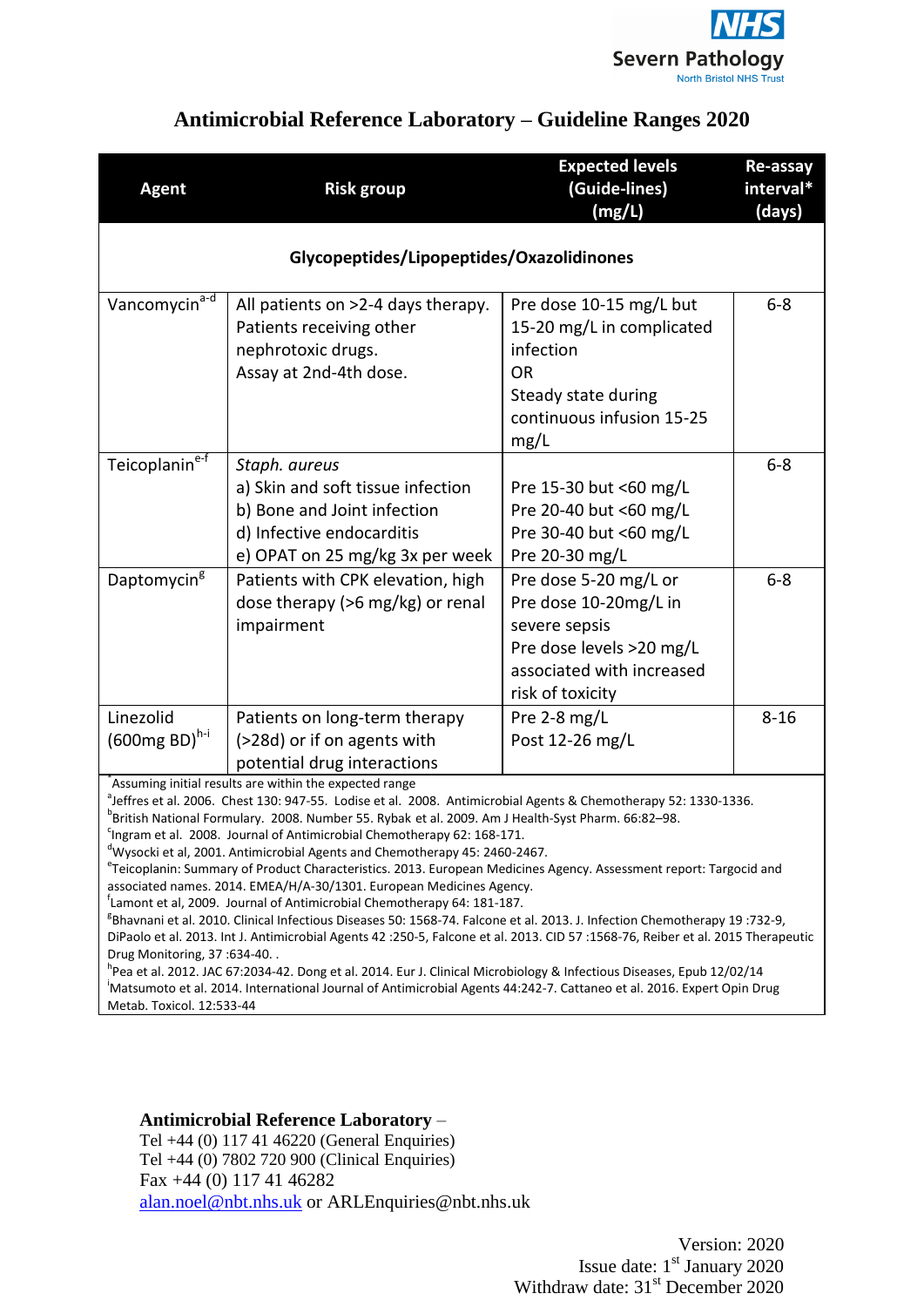

| <b>Agent</b>                  | <b>Risk group</b>                                                                          | <b>Expected levels</b><br>(Guide-lines)<br>(mg/L)                                                                                                                                                                                      | <b>Re-assay</b><br>interval*<br>(days) |  |
|-------------------------------|--------------------------------------------------------------------------------------------|----------------------------------------------------------------------------------------------------------------------------------------------------------------------------------------------------------------------------------------|----------------------------------------|--|
|                               | <b>Antifungal agents</b>                                                                   |                                                                                                                                                                                                                                        |                                        |  |
| Flucytosine <sup>a</sup>      | Routine within 72h of<br>starting therapy.                                                 | Pre 20-50 mg/L; Post 50-100 mg/L<br>Pre dose concentrations <20 mg/L<br>have been associated with<br>treatment failure and emergence<br>of resistance.<br>Post dose concentrations >100<br>mg/L have been associated with<br>toxicity. | $4 - 8$                                |  |
| Isavuconazole <sup>e</sup>    | Not routinely monitored<br>but may be useful in<br>complex cases or in renal<br>impairment | Pre 1-4 mg/L $2$                                                                                                                                                                                                                       | $4 - 8$                                |  |
| Itraconazole <sup>a-b</sup>   | Routine in 1st week of<br>therapy. Measure 4-7 days<br>after starting therapy              | By Chromatographic assay<br>Prophylaxis: Pre 0.5-4.0 mg/L<br>Therapy: Pre 1.0-4.0 mg/L<br>All pre-dose levels to be kept<br>below 4.0 mg/L                                                                                             | $4 - 8$                                |  |
| Fluconazole <sup>a</sup>      | Not routinely monitored<br>but may be useful in<br>complex cases or renal<br>failure       | AUC:MIC ratio of >100, call for<br>advice on sampling.                                                                                                                                                                                 | $4 - 8$                                |  |
| Posaconazole <sup>a-c</sup>   | Routine in majority of<br>patients. Measure 3-8 days<br>after starting therapy             | Prophylaxis: Pre 0.7-3.75 mg/L<br>Therapy: Pre 1.0-3.75 mg/L<br>All pre-dose levels to be kept<br>below 3.75 mg/L                                                                                                                      | 4-8                                    |  |
| Voriconazole <sup>a,b,d</sup> | Routinely within 5d of<br>starting therapy                                                 | Prophylaxis and therapy<br>Pre 1.0-5.5 mg/L or 2.0-5.5 mg/L<br>for bulky or disseminated<br>infections                                                                                                                                 | $4 - 8$                                |  |

\*Assuming initial results are within the expected range.

<sup>a</sup>Vermes et al. 2000. Journal of Antimicrobial Chemotherapy 46: 171-179. Ashbee et al. 2014. J. Antimicrobial Chemotherapy 69:1162-1176.

<sup>b</sup>Andes et al. 2009. Antimicrobial Agents and Chemotherapy 53: 24-34. Dolton et al. 2015.Current Opinion in Infectious Diseases 27:493-500. Chau et al. 2014 Intern Med J 44:1364-88.

c Dolton et al. 2012. Antimicrobial Agents and Chemotherapy 56: 2806-2813. Dekkers et al. 2016. Curr Fung Infect Rep 10:51-61. d Pascual et al. 2012. Clinical Infectious Diseases 55:381-90.

 $\text{e}_{\text{Pe}}$ ixoto et al. 2014. JCM 52:1016-19.  $\text{e}_{\text{P}}$  Levels that are routinely seen and not true expected levels.

#### **Antimicrobial Reference Laboratory** –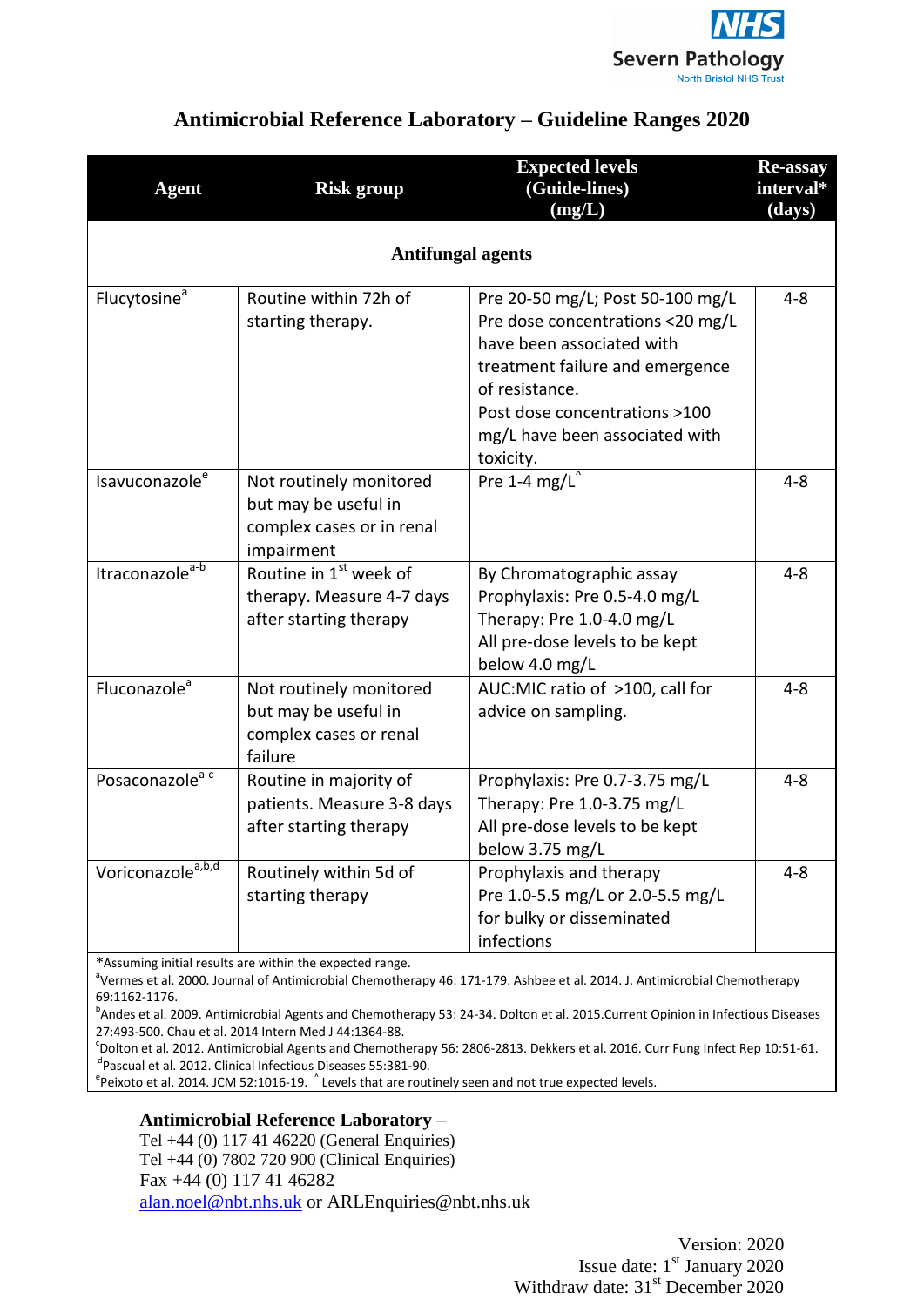

| <b>Agent</b>                                                   | <b>Risk group</b>                                                                             | <b>Expected levels</b><br>(Guide-lines)<br>(mg/L)                                                             | Re-assay<br>interval*<br>(days)                    |
|----------------------------------------------------------------|-----------------------------------------------------------------------------------------------|---------------------------------------------------------------------------------------------------------------|----------------------------------------------------|
|                                                                | Agents used in Mycobacterial infection <sup>a</sup>                                           |                                                                                                               |                                                    |
| Streptomycin <sup>b</sup><br>(15 mg/kg OD)                     | All patients after 2nd-4th<br>dose.                                                           | Pre <5 mg/L in <50y patients<br>Pre <1 mg/L in >50y patients<br>Post 15-40 mg/L                               | $7-28d$                                            |
| Streptomycin <sup>c</sup><br>(25 mg/kg BIW)                    | All patients after 2nd-4th<br>dose.                                                           | Pre <1 mg/L<br>Post 65-80 mg/L                                                                                | $7-28d$                                            |
| Rifampicin <sup>c</sup>                                        | Patients with poor clinical<br>progression                                                    | Pre <0.5mg/L (ideally)<br>Post <4mg/L sub-therapeutic<br>Post 4-8mg/L usually adequate<br>Post 8-24mg/L ideal | Depending<br>on levels &<br>patient<br>progression |
| Ethambutol <sup>c</sup>                                        | Patients with poor clinical<br>progression or significant<br>renal dysfunction                | Pre <1 $mg/L$<br>Post 2-6 mg/L                                                                                | Depending<br>on levels &<br>progression            |
| Rifabutin <sup>d</sup>                                         | Patients who fail to respond<br>to treatment.<br>Patients on agents with P450<br>interactions | Pre <0.1mg/L (usually)<br>Post 0.45-0.9 mg/L                                                                  | Depending<br>on levels &<br>patient<br>progression |
| Levofloxacin <sup>d</sup>                                      | Patients being treated for<br>MDR TB.                                                         | Pre 0.5-2 mg/L<br>Post 8-13 mg/L                                                                              | Depending<br>on levels &<br>progression            |
| Cycloserine <sup>d</sup>                                       | All patients after 4th-6th<br>dose.                                                           | Pre 10-20mg/L<br>Post (3-4h) 20-35mg/L<br>Levels to be kept below 35 mg/L                                     | 10-30d                                             |
| Moxifloxacin <sup>d</sup>                                      | Patients being treated for<br>MDR TB.                                                         | Pre 0.3-0.7 mg/L<br>Post 3-5 mg/L                                                                             | Depending<br>on levels &<br>progression            |
| Linezolid <sup>e</sup><br>(600 mg OD oral)<br>(600 mg BD oral) | Patients being treated for<br>MDR TB.                                                         | Pre <5mg/L (ideally)<br>Post 12-26mg/L<br>Pre 2-8 mg/L (usually)<br>Post 12-26 mg/L                           | Depending<br>on levels &<br>progression            |
|                                                                | * Assuming initial results are within the expected range: BIW: twice a week                   |                                                                                                               |                                                    |

\* Assuming initial results are within the expected range; BIW: twice a week

<sup>a</sup>Assuming that patients are on standard (usually daily) therapy, for patients on intermittent therapy please call to discuss expected levels as these will vary depending on dosing regimen used.

<sup>b</sup>British National Formulary, Edition 67. 2014 section 5.1.9.

<sup>c</sup> Peloquin 2017. Microbiol Spectrum 5:1-8. Pasipanodya et al. 2013. J. Infectious Diseases 208:1464-73.

<sup>d</sup>Holland et al. 2009. Pharmacotherapy 29:503-10. Srivastava et al. 2013. European Respiratory Journal, 42:1449-53.

Ramachandran et al, 2015, Drug Safety, 38:253-69. Peloquin 2017. Microbiol Spectrum 5:1-8. Hwang et al.2013. Int J. Tuberc Lung Dis 17:1257-66. Park.et al. 2017. AAC 59:4429-4435

e Schecter et al. 2010. CID 50: 49-55; McGee et al. 2009. Antimicrobial Agents & Chemotherapy 53: 3981-3984. Dong et al. 2014. Eur J. Clinical Microbiology & Infectious Diseases, Epub 12/02/14

#### **Antimicrobial Reference Laboratory** –